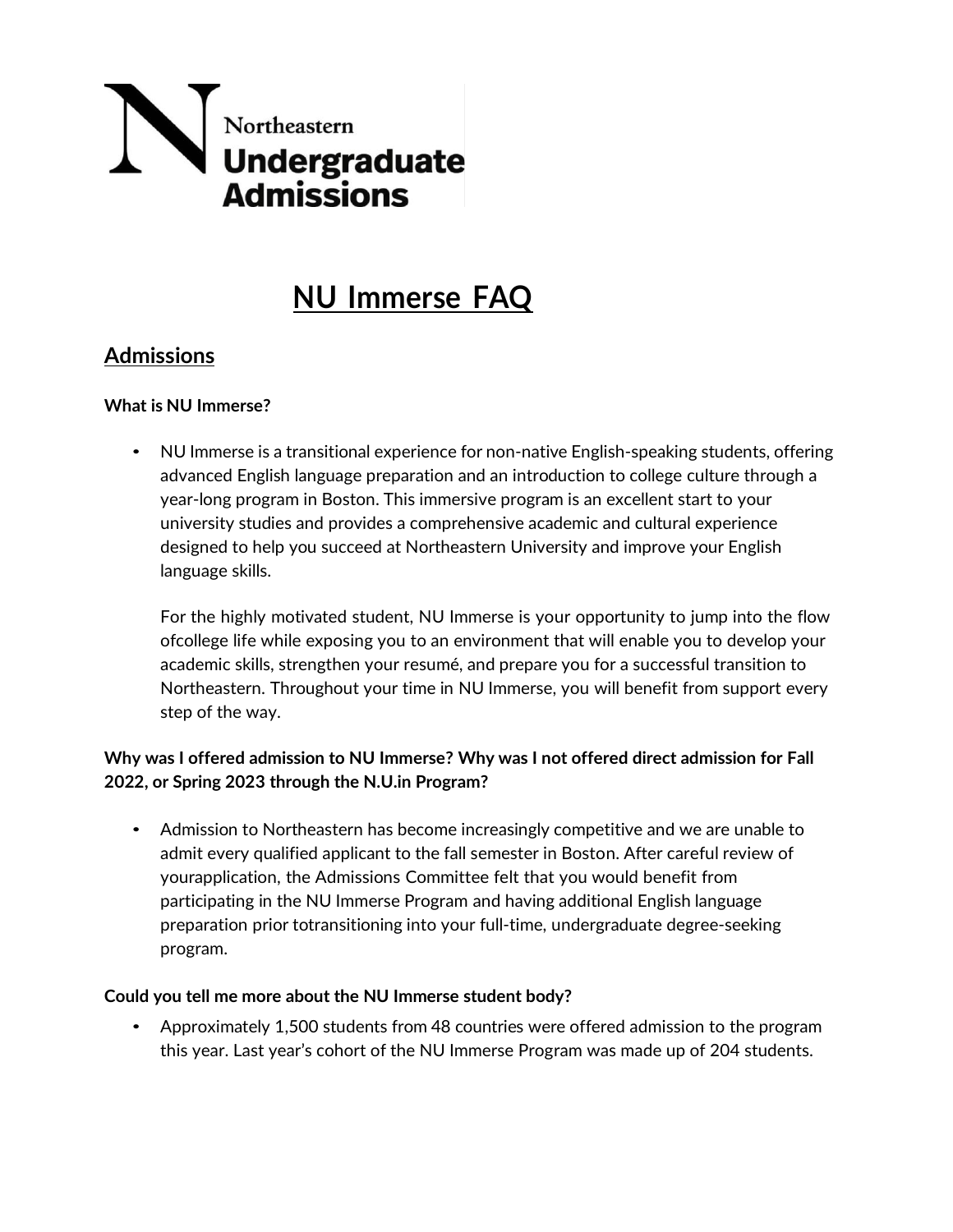# **How many students complete the program and matriculate to Northeastern in their 2nd year?**

• In 2021, 94% of NU Immerse students successfully completed the program with an average 3.6 GPA.

# **Can I be put on the waitlist for the fall semester in Boston or for The N.U.in Program?**

• No. Northeastern evaluates all students for best fit for the programs that we offer duringour admissions review. We are not able to re-evaluate an application or offer any alternative admissions decisions.

# **Can I transfer into my undergraduate degree program following my first semester of the NU Immerse Program?**

- No. The NU Immerse Program is one year in length and students must successfully complete all program requirements in order to matriculate to the undergraduate day program in their second year of study. The matriculation requirements are as follows:
	- o 3.0 GPA in academic coursework
	- o 3.0 GPA in English coursework
	- o For the fall term, earn a C or better in all courses
	- o For the spring term, earn a B- or better in all courses

**I forgot to send my most recent results from the TOEFL iBT which are stronger than the results I had previously sent you. Can I instead enroll in the undergraduate degree program to which I applied?**

• Admissions decisions are point-in-time decisions made with the information included within a student's application file; no appeals process is offered, and we will not be able to re-evaluate your application materials or any new information you wish to submit. Ultimately, you need to determine if the offer of admission that you received is the best fit for you academically and personally. If you choose to accept your offer of admission to NU Immerse, you will need to fully complete these requirements in order to continue studying your intended academic major in your second year.

# I am a U.S. Citizen (or went to high school in the United States), why am I being admitted into an **English language immersion program?**

• Citizenship is not a consistent or reliable indicator of an individual's language fluency. Additionally, the Admissions Committee has taken your academic background into consideration when offering you admission to the NU Immerse Program. If you have spent time studying in an English-medium academic program, it has been noted by the Admissions Committee, however, the Admissions Committee still felt that you would be more successful at Northeastern through participation and completion of the NU Immerse Program.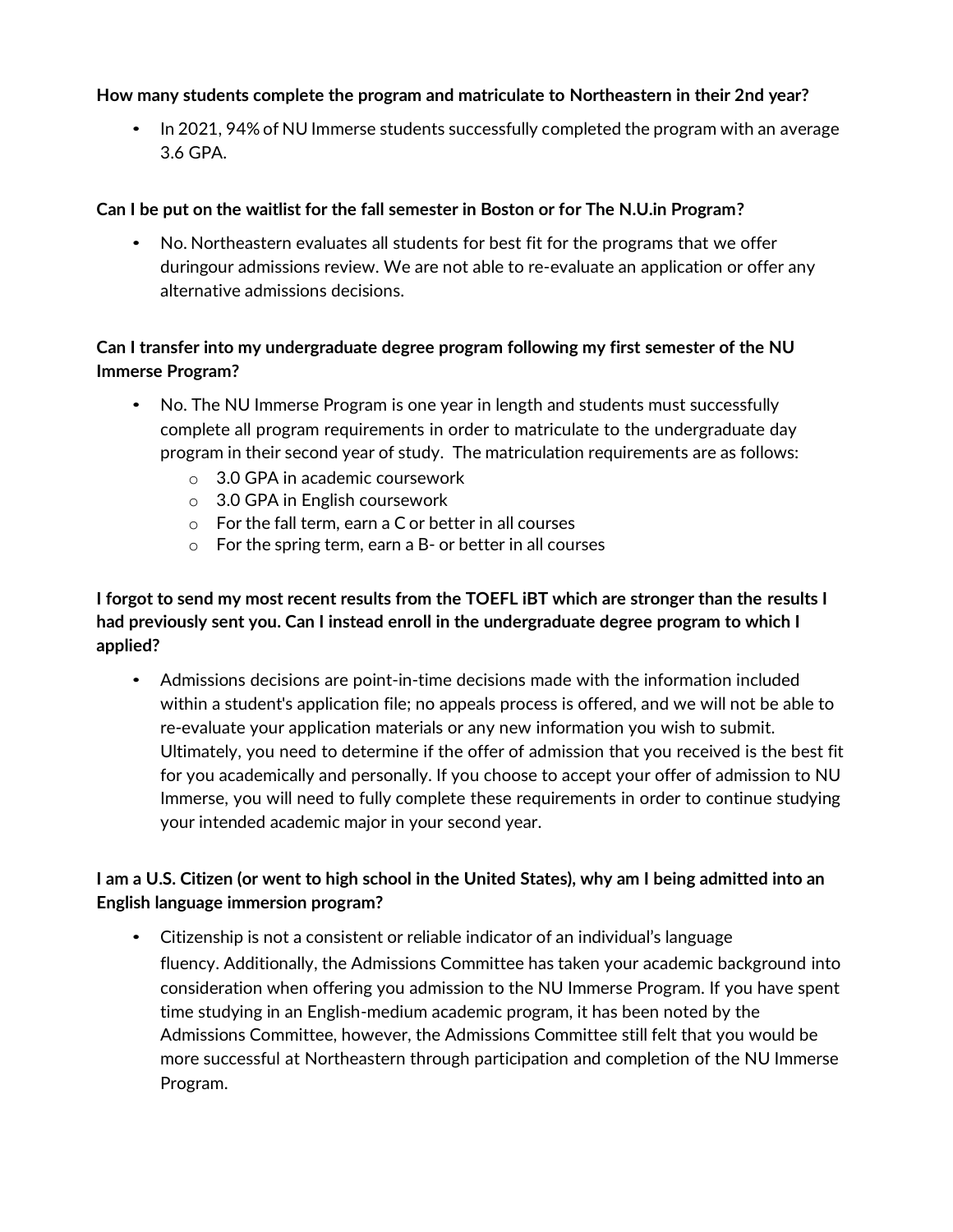# **Can I change my major before I begin NU Immerse? Can I change my major during the program?**

• Students can request a major change through their [Application Status Check](https://admissions.northeastern.edu/application-information/application-status-check/) or after beginning the program, but students interested in studying in some programs may require additional study time.

# **Can I transfer in any advanced credits from AP exams, IB exams, or any otherinternational matriculation exams which are recognized by Northeastern University?**

• Yes. Northeastern will accept up to 32 advanced test credits towards your degree. You can learn more about advanced standing credits from any Advanced Placement (AP), International Baccalaureate (IB), or other international matriculation examinations [here.](https://admissions.northeastern.edu/application-information/transferring-credit/)

# **Can I participate in co-op during my first year?**

• No. All students at Northeastern must wait until their second year to begin co-op. NU Immerse students can take their co-op introduction course in the second semester of their sophomore year and begin their first co-op on the July-December co-op cycle entering their third year at Northeastern.

### **Does Northeastern provide housing during NU Immerse?**

As an NU Immerse student, we encourage you to consider living in Lightview, a university affiliated student apartment complex with a wide range of amenities. Completed in September 2019, LightView offers state-of-the-art housing at a prime location for Northeastern students. LightView offers a variety of apartment styles for 12-month leases beginning in September. You can find information about LightView on the [American](https://www.americancampus.com/student-apartments/ma/boston/lightview/co-op-leases) [Campus website. H](https://www.americancampus.com/student-apartments/ma/boston/lightview/co-op-leases)ere, you will find photographs, a full list of amenities, and competitive pricing details for each apartment style. In LightView, building-wide programming is provided by Community Assistants, who are current Northeastern students, and NU Immerse students living in LightView will have additional programming specific to their needs. NU Immerse students may also opt to secure their own housing outside of university affiliated properties, and we would encourage you to use resources from Off Campus Housing and Support Services if you choose this option.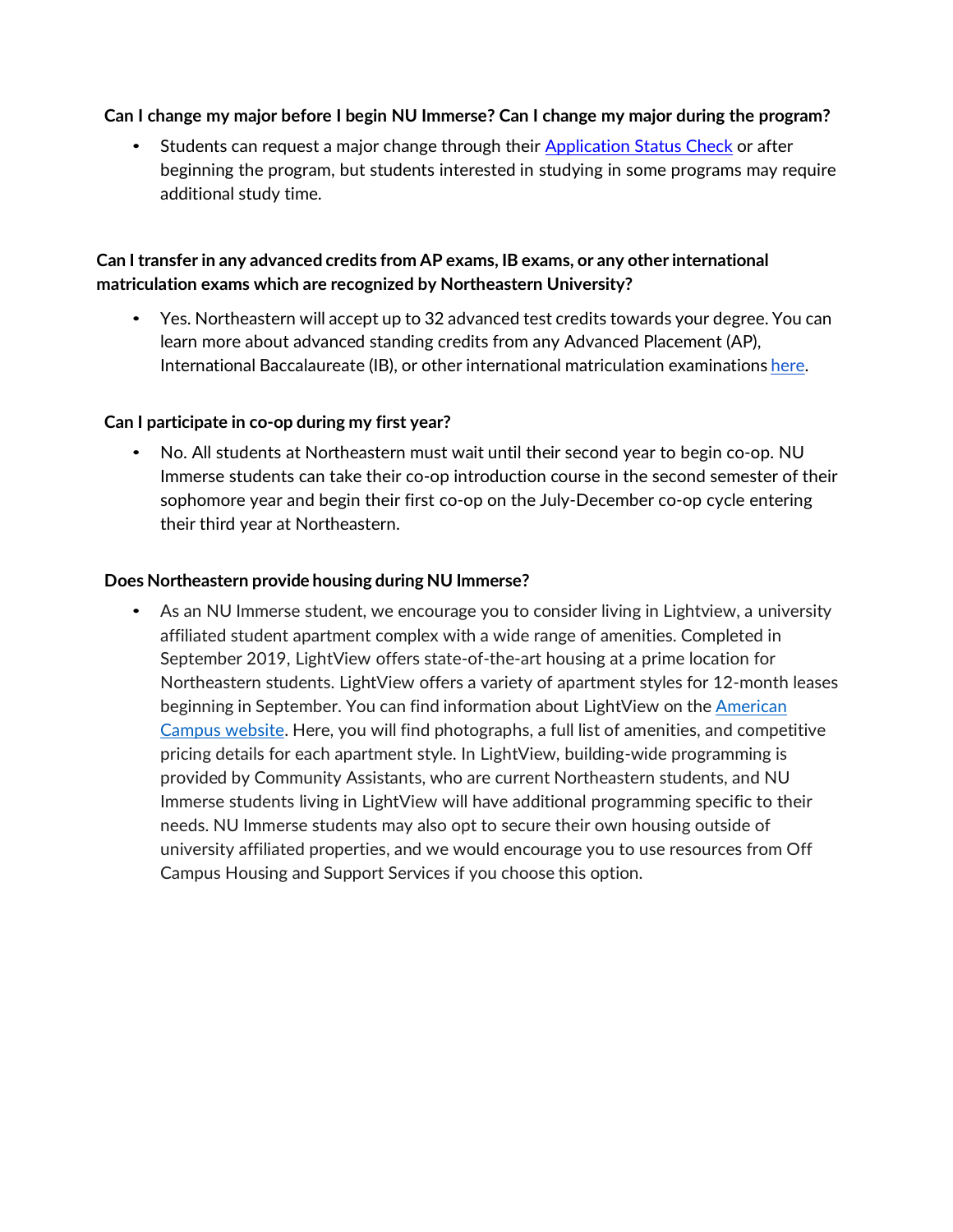# Will I be able to graduate in four years? Will I be behind schedule if I first participate in NU **Immerse?**

• Most NU Immerse students will be able to graduate in four years if they wish to prioritize a four-year graduation timeline. Students who have advanced standing credit or studentswho take summer classes or heavier loads during a term or two are very likely to finish in four years. Some students who study in programs in colleges such as Bouvé College of Health Sciences and Khoury College of Computer Sciences may extend their time to graduating beyond four years. A student's timeline to graduation will also depend on whetherthe student wants to do one, two, or three co-ops, or if they choose to study abroad in a later semester. As with students who begin in the undergraduate day program directly, a larger focus on experiential learning opportunities may lengthen a student's overall timeline to graduation.

# **Will I gain any academic credits from the NU Immerse Program?**

• NU Immerse students can earn between 20-24 credit which will transfer fully to your program of study.

# **Am I able to enroll in NU Immerse if I require an I-20 in order to study in the United States?**

• Yes. Once you've paid your enrollment deposit, you can request your I-20 from the Office of Global Services, and then once received, you can apply for your F-1 nonimmigrant student visa.

# **Will I be able to enroll in courses on Northeastern's Boston campus in either Summer I or Summer II, once I've completed NU Immerse?**

• No. However, students are encouraged to work with their advisor, and future college advisor to find classes at institutions in their home country which will be transferrable totheir program. This meeting usually happens in the spring semester during the NU Immerse Program.

### **What courses will I complete in the NU Immerse Program?**

Please reference our course offerings indicated on the [program website](https://admissions.northeastern.edu/academics/specialized-entry-programs/nu-immerse/) for potential course options for the Boston-based program.

# **Matriculation to Northeastern**

# **In order to successfully matriculate into the full-time, degree-seeking undergraduate program to which I initially applied, what program requirements must I meet?**

- 3.0 GPA in academic coursework
- 3.0 GPA in English coursework
- For the fall term, earn a C or better in all courses
- For the spring term, earn a B- or better in all courses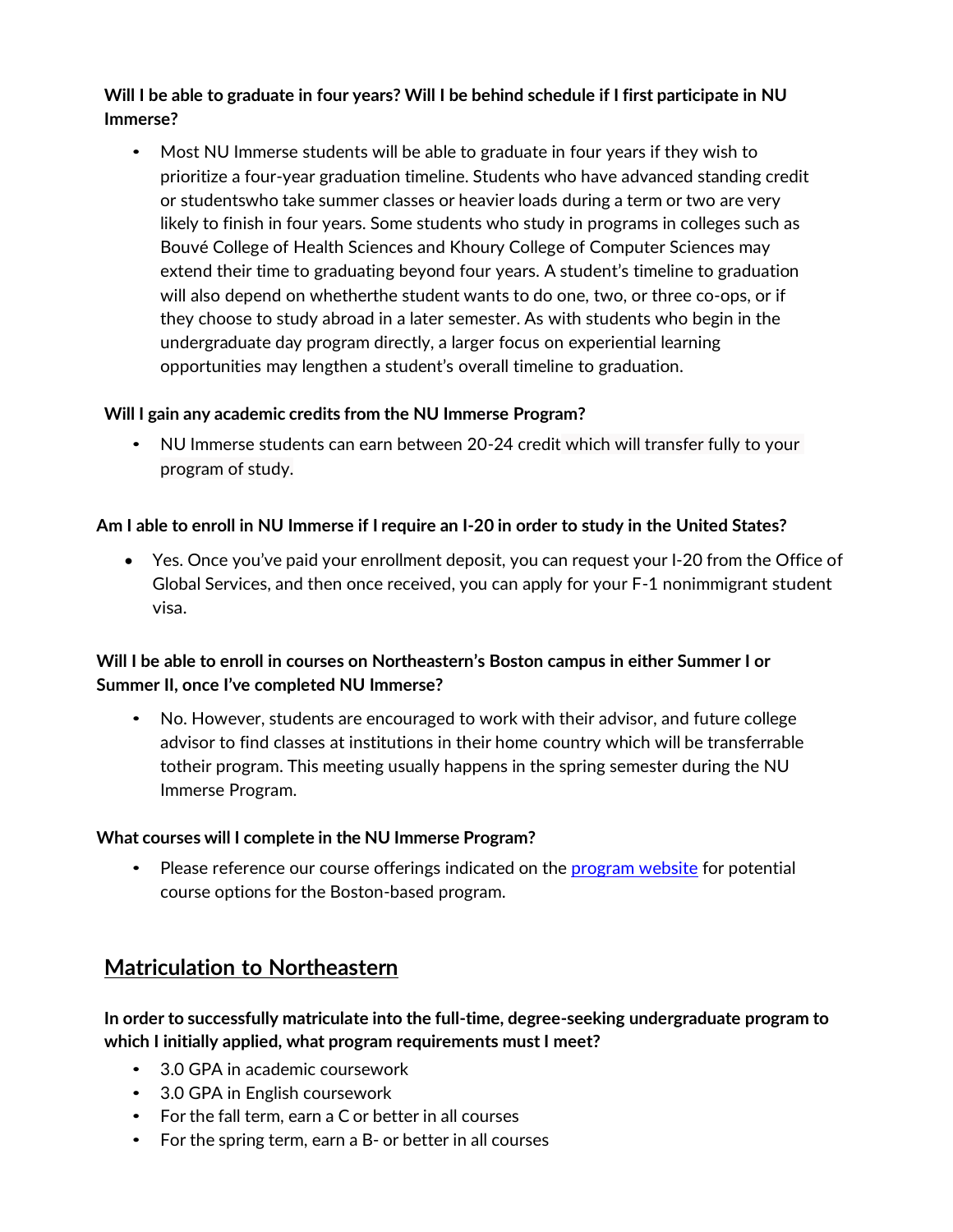# **Once I complete the program, do I need to then apply as a transfer student?**

• No. Students who successfully complete the program requirements will be admitted to the undergraduate day program directly upon completion of the program—there is no additional application required.

### **What if I do not meet the minimum academic requirements?**

• Students who do not meet the minimum academic requirements can work with their advisor to apply to other institutions or determine what their next steps will be after completing the NU Immerse Program.

### **Will NU Immerse appear on my official Northeastern transcript?**

• The program name will not be indicated on your transcript. Courses completed during the NU Immerse Program will appear on your official Northeastern University transcript as transfer credits.

### **Will NU Immerse appear on my official Northeastern diploma?**

• No. Students who graduate from Northeastern University's undergraduate day program after completing the NU Immerse Program will receive the same diploma as all other students.

#### **Can I join clubs and organizations / use university resources?**

• Students are able to join most clubs and organizations on campus. They have access to all university resources including the International Tutoring Center, Global Student Success, and Peer Tutoring for math and economics classes.

#### **What is the average class size of the NU Immerse Program?**

• The NU Immerse Program provides smaller class sizes for more interaction with our faculty. English language classes are approximately 15 students and content courses are approximately 25 students.

#### **What other extracurricular activities does the program offer?**

• In addition to having access to all campus activities and clubs, NU Immerse students will have the chance to participate in NU Immerse events such as trips to the New England Aquarium, skating on the Frog Pond, a field trip to Plimouth Plantation, ski trips, hockey and basketball games, and trips to local museums in Boston.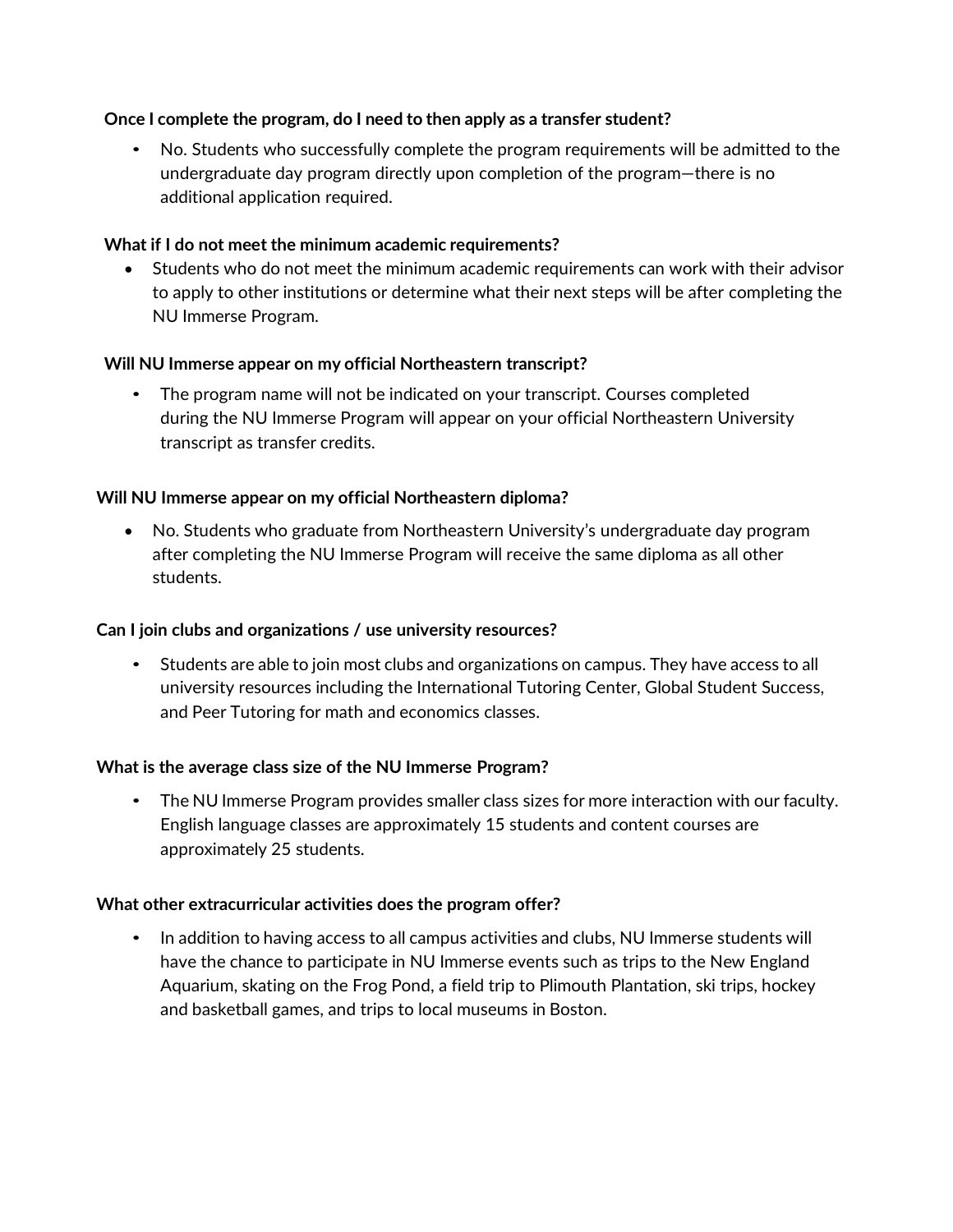# **What type of academic support does the program offer?**

• Every student has an academic advisor who supports their educational goals throughout the NU Immerse Program. All of our faculty make time for students throughout their time in the program to provide additional support. Students can make use of one-on-one tutoring through the International Tutoring Center and peer tutoring in all math and economics courses. Students may also take advantage of group programming through the Global Student Success office.

# **Next Steps and Additional Questions**

# **How do I confirm my enrollment for NU Immerse?**

• To confirm your enrollment, you will need to submit your \$600 enrollment deposit via your [Application](https://admissions.northeastern.edu/application-information/application-status-check/) Status Check by May 1.

# **Can do I defer my enrollment for NU Immerse?**

• No. We do not permit students who were offered admission through NU Immerse to defertheir enrollment.

### **Can I choose to defer my admission for a year due to concerns about COVID-19?**

• No, our expectation is that the programs will be able to operate as planned for the Fall 2022—Spring 2023 school year. If students are unable to participate in the program due to a personal circumstance related to COVID-19, the Admissions Committee will review their requests on a case-by-case basis.

# **How do I learn more about any federal student loans, or institutional need-based or merit-based grants and scholarships?**

• All admitted students are evaluated for merit-based scholarships, and all decisions about merit-based grants and scholarships are final. Unfortunately, with such a deep and talented applicant pool, we are unable to provide each admitted student with a merit-based scholarship.

If you are a U.S. Citizen, U.S. Dual Citizen, or U.S. Permanent Resident, you can apply for need-based financial aid by submitting the [FAFSA](https://studentaid.gov/h/apply-for-aid/fafsa) and [CSS Profile](https://cssprofile.collegeboard.org/) to Northeastern. You can review your award letter in your [Application Status Check. P](https://admissions.northeastern.edu/application-information/application-status-check/)lease note, international students are not eligible for need-based financial aid. US Citizens & Permanent Residents are not eligible for federal financial aid during their year in NU Immerse as it is a prematriculated student program, and therefore they are selected with financial fit in mind alongside academic and personal fit. US Citizens and Permanent Residents may apply for need-based institutional and federal financial aid once they matriculate to Northeastern in their second year.